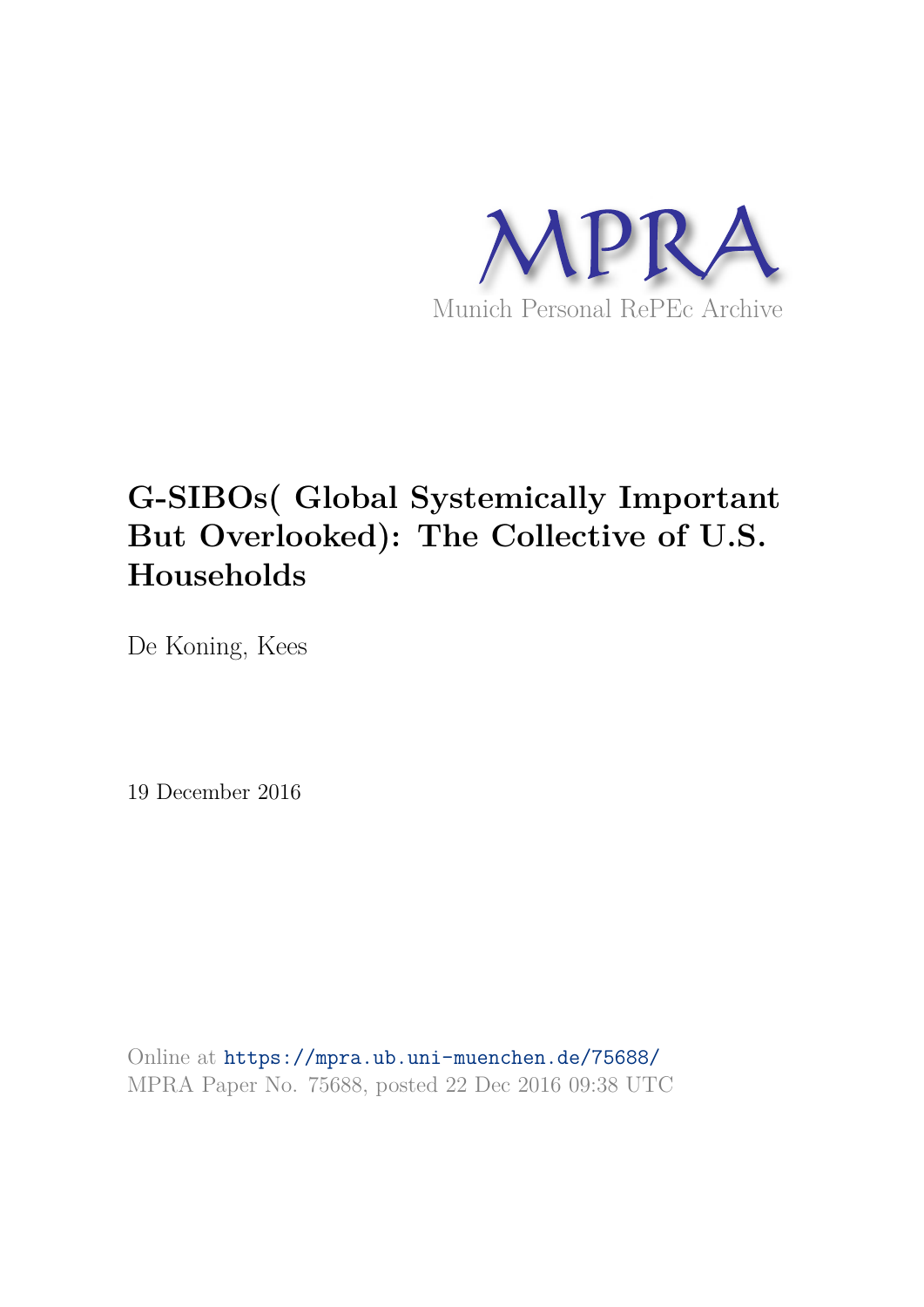G-SIBOs (Global Systemically Important But Overlooked):

**\_\_\_\_\_\_\_\_\_\_\_\_\_\_\_\_\_\_\_\_\_\_\_\_\_\_\_\_\_\_\_\_\_\_\_\_\_\_\_\_\_\_\_\_\_\_\_\_\_\_\_\_\_\_\_\_\_\_\_\_\_\_\_\_\_\_\_\_\_\_\_\_\_\_\_\_\_\_\_\_\_\_\_\_\_\_\_\_\_\_\_\_\_**

**\_\_\_\_\_\_\_\_\_\_\_\_\_\_\_\_\_\_\_\_\_\_\_\_\_\_\_\_\_\_\_\_\_\_\_\_\_\_\_\_\_\_\_\_\_\_\_\_\_\_\_\_\_\_\_\_\_\_\_\_\_\_\_\_\_\_\_\_\_\_\_\_\_\_\_\_\_\_\_**

### The Collective of U.S. Households

**By**

**Drs Kees De Koning**

**19th December 2016**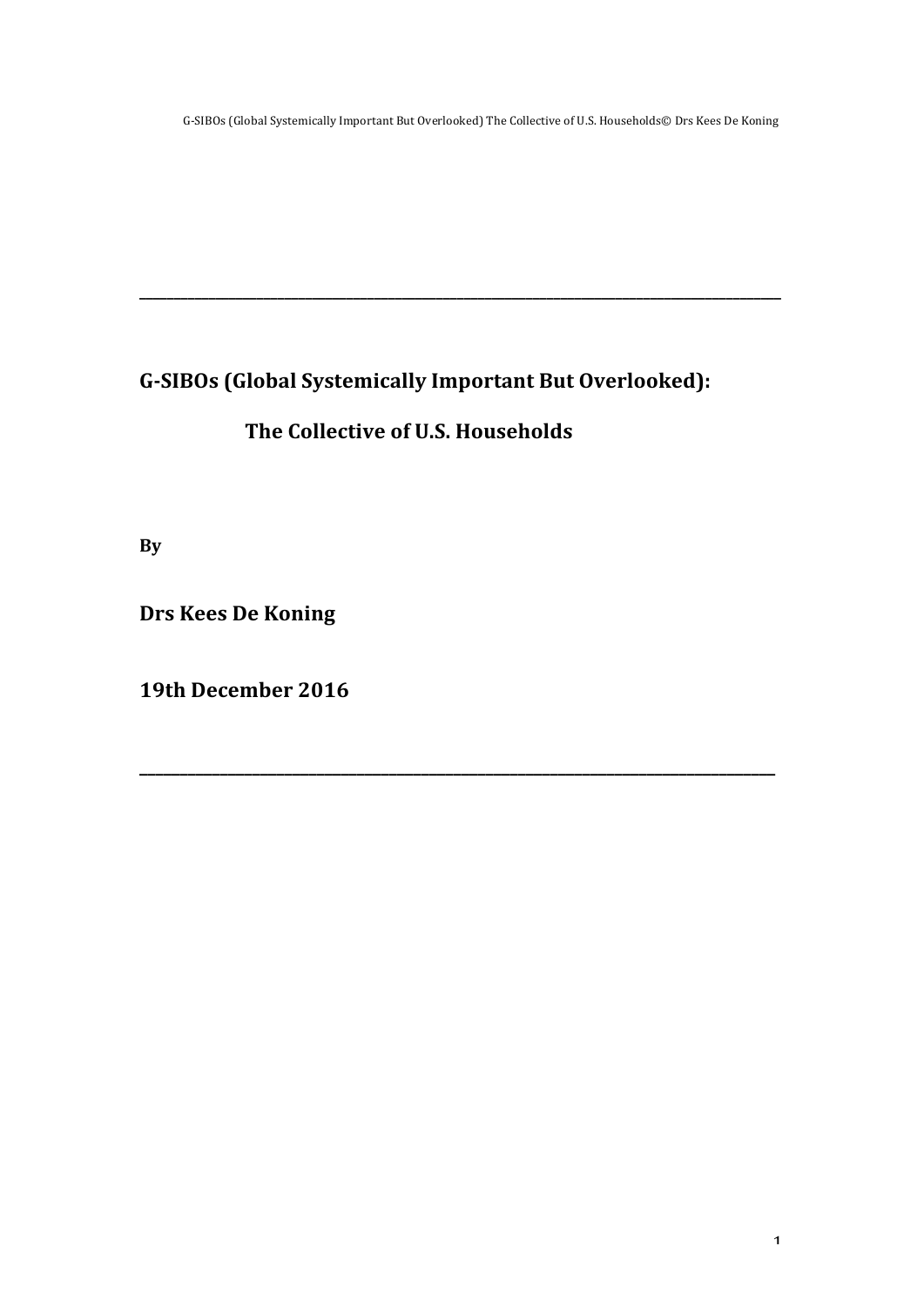| <b>Table of Contents</b>                                                                                            | Page |
|---------------------------------------------------------------------------------------------------------------------|------|
| Introduction                                                                                                        | 3    |
| 1. Measuring systemic risks for U.S. mortgagors                                                                     | 4    |
| 1.1 Tools to measure systemic risks for U.S. households                                                             | 4    |
| 2. Managing systemic risks for U.S. households                                                                      | 7    |
| 2.1 System deficiencies                                                                                             | 7    |
| The collective banking system                                                                                       | 7    |
| The interest rate instrument                                                                                        | 8    |
| Quantitative easing                                                                                                 | 8    |
| Collecting outstanding mortgage debt                                                                                | 9    |
| 2.2 Managing systemic risks                                                                                         | 9    |
| 2.3 Priorities for an economic recovery                                                                             | 10   |
| References and definitions and sources of data                                                                      | 12   |
| Annex: Table 4 Mortgage lending data, average home sales'<br>prices and annual housing starts in the U.S. 1997-2016 | 13   |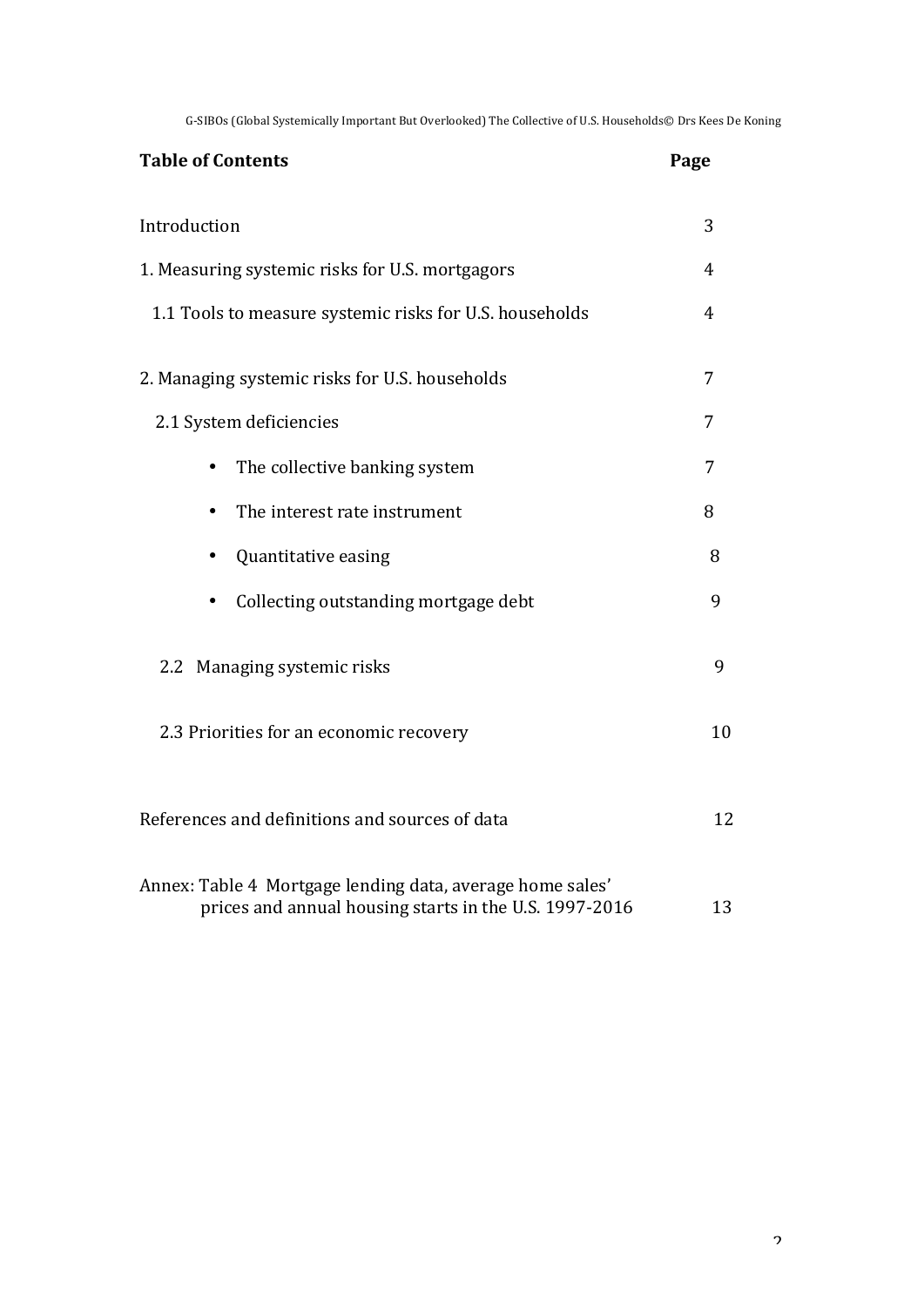#### **Introduction**

In finance, systemic risk is the risk of collapse of an entire financial system or entire market, as opposed to risk associated with any one individual entity, group or component of a system, which can be contained therein without harming the entire system. It can be defined as "financial system instability, potentially catastrophic, caused or exacerbated by idiosyncratic events or conditions in financial intermediaries". It refers to the risks imposed by interlinkages and interdependencies in a system or market, where the failure of a single entity or cluster of entities can cause a cascading failure, which could potentially bankrupt or bring down the entire system or market.<sup>1</sup>

This definition can clearly be applied to the financial crisis of 2007-2008 and to all its constituting parties, be they the banking sector, the mortgage bondholders or the collective of individual mortgagors in the U.S. The systemic risks to the lenders have been well documented, but for the borrowers the same does not apply. For the latter, the fact that, between 2005 and 2014, more than 45% of homeowner-occupiers with a mortgage were confronted with foreclosure proceedings, implies that the funding structure of the total U.S. mortgage portfolio made mortgagors vulnerable to loan default pressures: a serious systemic risk for mortgagors.

Such pressures do not arise overnight, but rather over a number of years. How this pressure did grow, will be shown with the help of two indices: one which shows the link between mortgage debt to income by comparing the total U.S. mortgage debt with the nominal GDP levels and the second one the link between the annual mortgage lending volumes and the average new house prices during the same years. The second one is split into one index based on actual average house prices and another one on house prices adjusted for CPI inflation. The paper covers the period from 1997-2015.

One cannot solve household' systemic risk factors as if this is an individual household's own problem. It was a collective problem caused by systemic factors. Managing such events should have been organized on a collective basis.

The sooner it is recognized that the collective of mortgagors can experience systemic risk pressures -just like banks and mortgage bondholders-, the quicker solutions can be found to overcome such pressures. If, by 2003, the priority had been given to solving systemic risks to the U.S. mortgagors, the U.S. and quite a few other countries would have been in a much better place at present.

<u> 1989 - Jan Samuel Barbara, politik eta politik eta politik eta politik eta politik eta politik eta politik e</u>

<sup>1</sup> https://**en.wikipedia.org**/wiki/**Systemic\_risk**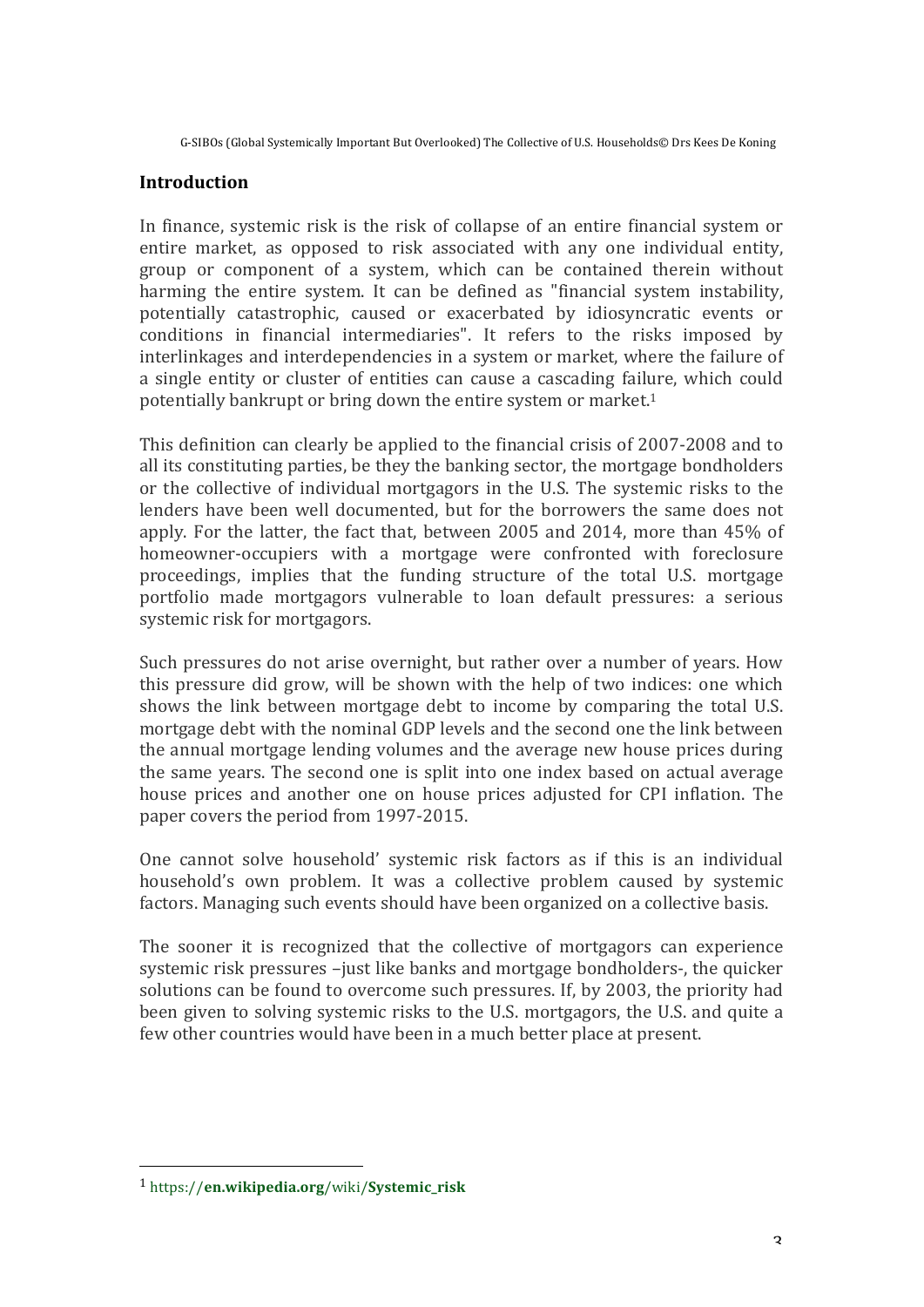#### **1. Measuring systemic risks for U.S. mortgagors**

The ability to service outstanding mortgage debt depends on two factors: firstly the income levels of the mortgagor as compared to the outgoing mortgage service payments and secondly on the price development of new homes and the amount of mortgage lending used per time period.

Systemic risks occur for households because granting a mortgage to an individual household is not just a stand-alone action. In any particular year this type of action is multiplied many times over. A comparison can be drawn with a large conglomerate company. If banks lend to such companies, they ensure that there are loan covenants in place in the loan agreements, covering such facts as a minimum equity capital and a gearing ratio measuring the volume of borrowed funds set off against the equity capital. Of course the latter is, in a dynamic setting, based on the earnings capacity of the company. Competing banks cannot, just on their own, decide to lend additional sums of money to this company irrespective of the existing lending levels. If they do, other banks have the right to call their loans for immediate repayment.

For individual households no collective ceiling in their mortgage borrowing levels was ever applied. Therefore the collective gearing ratio of debt to income was stretched to breaking point. Secondly mortgage lending finances the acquisition of homes. It should do so by acquiring (new) homes without driving up house prices faster than the CPI inflation levels. When, like in the U.S. over the period 1997-2007, enough new homes were built to satisfy the growth in population and the change in household composition and tastes, the mortgage lending volumes should have been kept in line with the need for such homes. In the U.S. over the period 1997-2003 the mortgage lending levels not only financed new homes, but also did this in a manner, which drove up house prices faster than the income growth of mortgagors. Tables  $1-3$  in the next section will demonstrate these effects. In other situations, like in the U.K., where, over many years, too few homes were built, to keep up with population growth levels, house price inflation is the result of the low levels of new house building. Mortgage levels become inflated as a result of such low levels of construction.

In both countries the collective mortgage debt to income level and to asset prices can be stretched to breaking point.

#### **1.1 Tools to measure systemic risks for U.S. households**

Basically two tools can identify the built up of systemic risks for households. The first tool compares the total outstanding mortgage debt with the nominal GDP level of the same vear and shows how –from a balanced base vear- the mortgage debt level compares with the nominal GDP level. This tool is a reflection of the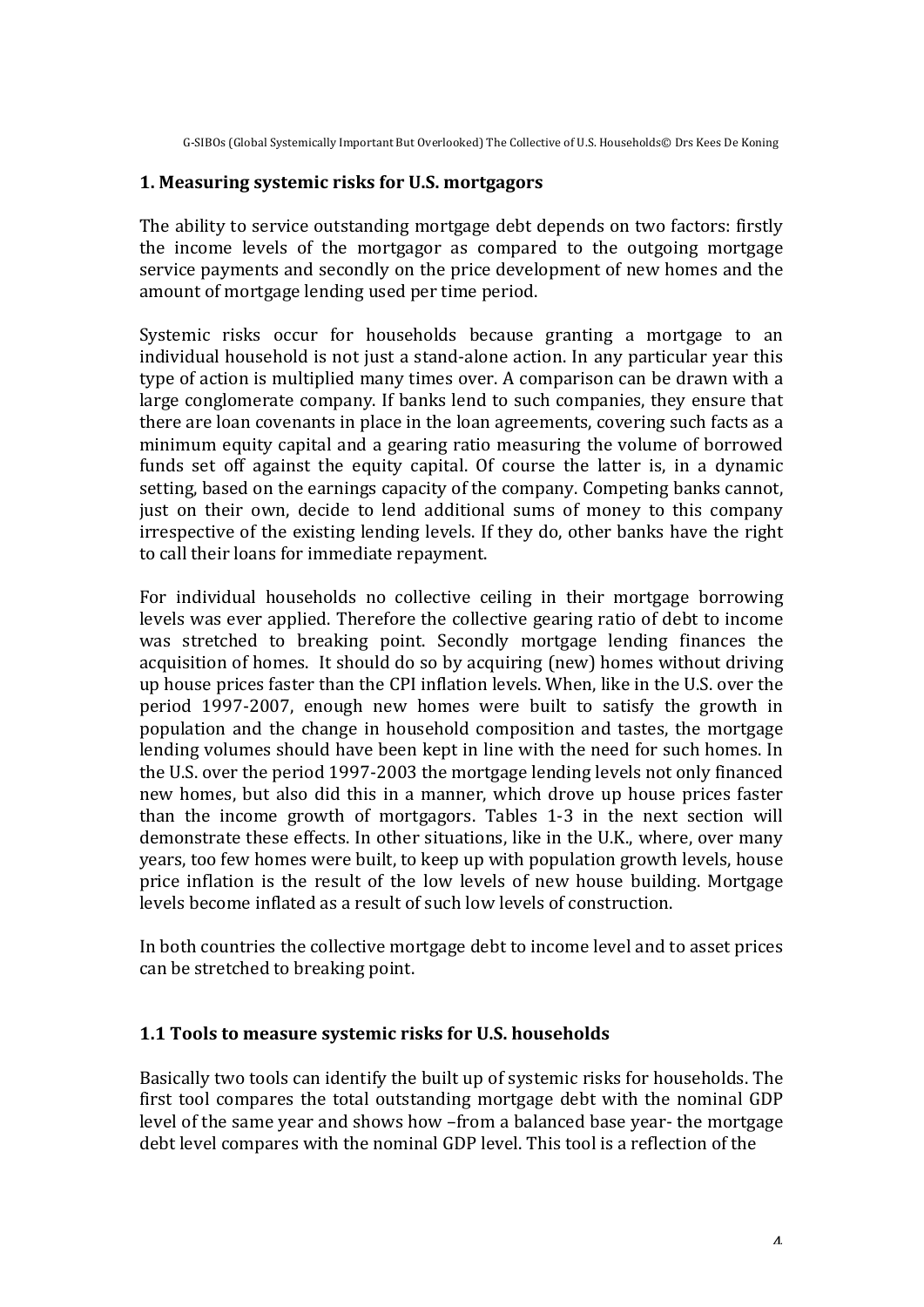systemic risks arising from the collective mortgage debt compared to the collective income levels: the CMDI index.

Table 1 shows the result of such comparison

| Year | Total<br>Mortgage<br>Debt as % of<br><b>Nominal</b><br>GDP<br>1997=100 | Year | <b>Total</b><br>Mortgage<br>Debt as % of<br><b>Nominal</b><br><b>GDP</b> | Year | <b>Total</b><br>Mortgage<br>Debt as % of<br><b>Nominal</b><br><b>GDP</b> |
|------|------------------------------------------------------------------------|------|--------------------------------------------------------------------------|------|--------------------------------------------------------------------------|
| 1997 | $43.6\% = 100$                                                         | 2003 | 139.0                                                                    | 2009 | 165.8                                                                    |
| 1998 | 102.3                                                                  | 2004 | 146.8                                                                    | 2010 | 152.1                                                                    |
| 1999 | 105.3                                                                  | 2005 | 156.2                                                                    | 2011 | 143.3                                                                    |
| 2000 | 107.3                                                                  | 2006 | 164.0                                                                    | 2012 | 134.6                                                                    |
| 2001 | 114.9                                                                  | 2007 | 168.1                                                                    | 2013 | 129.1                                                                    |
| 2002 | 125.9                                                                  | 2008 | 164.9                                                                    | 2014 | 123.9                                                                    |
|      |                                                                        |      |                                                                          | 2015 | 120.6                                                                    |

| Table 1: Collective Mortgage Debt to Income level (1997 = 100) in the U.S. |  |  |
|----------------------------------------------------------------------------|--|--|
|                                                                            |  |  |

This CMDI tool shows how collectively there was no ceiling in place on mortgage lending between 1997 and 2007. The CMDI lending index as compared to income levels moved from 100 in 1997 to 168.1 in 2007. After 2005 the level of foreclosures rose substantially causing house prices to drop steeply and the level of new housing starts to drop from 1.7 million new housing starts in 2003 to 536 thousand in 2010.

The second tool is aimed to show the pressures on owner-occupiers with a mortgage. This tool measures the money input in the U.S. housing market compared to the average U.S. home sales price: the MIAHS index.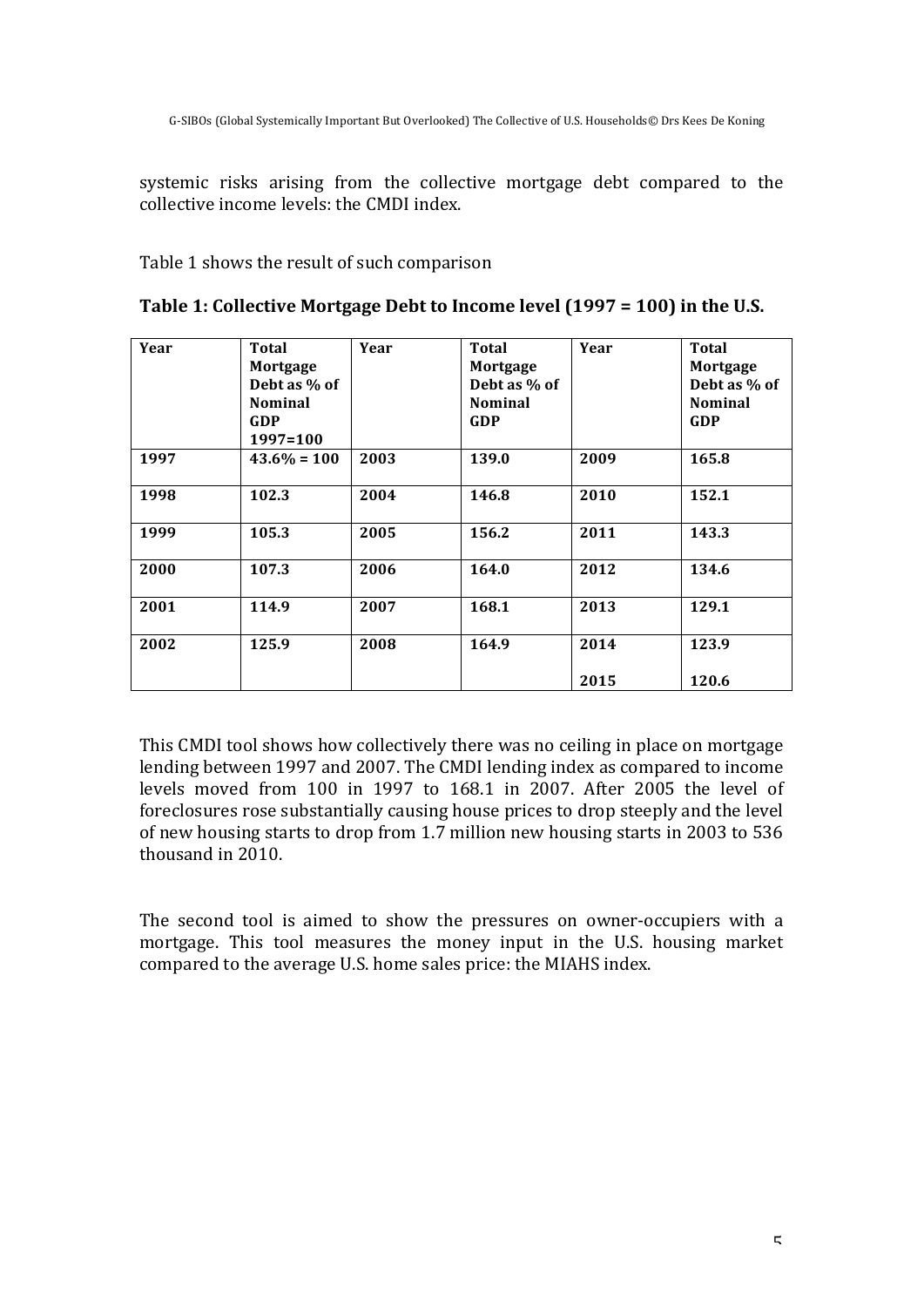| Year | Mortgage<br>per new<br>home<br>divided by<br><b>Avg Sales</b><br>Price | Year | Mortgage<br>per new<br>home<br>divided by<br><b>Avg Sales</b><br>Price | Year | Mortgage<br>per new<br>home<br>divided by<br><b>Avg Sales</b><br>Price |
|------|------------------------------------------------------------------------|------|------------------------------------------------------------------------|------|------------------------------------------------------------------------|
| 1997 | 1.29                                                                   | 2004 | 2.41                                                                   | 2011 | 0.63                                                                   |
| 1998 | 1.52                                                                   | 2005 | 2.20                                                                   | 2012 | 0.50                                                                   |
| 1999 | 1.64                                                                   | 2006 | 2.50                                                                   | 2013 | 0.95                                                                   |
| 2000 | 1.68                                                                   | 2007 | 2.53                                                                   | 2014 | 0.97                                                                   |
| 2001 | 2.05                                                                   | 2008 | 1.18                                                                   | 2015 | 1.00                                                                   |
| 2002 | 2.43                                                                   | 2009 | 1.27                                                                   | 2016 |                                                                        |
| 2003 | 2.58                                                                   | 2010 | negative                                                               |      |                                                                        |

#### **Table 2: Annual mortgage lending divided by average U.S. home sales price**

In table 2 it has been assumed that all annual new mortgage-lending levels were used to finance the annual new housing starts. This amount per new home is subsequently compared with the average U.S. house sales price. Annex 1, table 4, contains all basic data that have been used in table 2.

Table 2 shows that, in 1997, the mortgage lending volume would have meant a mortgage per each newly built home of 1.29 times the average sales price for U.S. homes. In 1997 the lending volume already caused upward pressure on the average home price. This pressure became all the greater over subsequent vears. By 2003, the volume of lending per each new home reached double the level of 1997. One may conclude, that in 2003 there was already a systemic crisis in the U.S. mortgage market. From 2002 average house prices accelerated well into 2007. The cumulative effect of all these mortgage loans as compared to income levels shows up well in table 1 as the CMDI index of loans to income increased from a factor 100 in 1997 to 168 by 2007.

In order to eliminate from the equation the pressure element of high mortgage volumes on house prices, table 3 has been developed. Table 3 shows the indices based on the average home sales price from 1997 as base and corrected in line with the CPI index over the following years.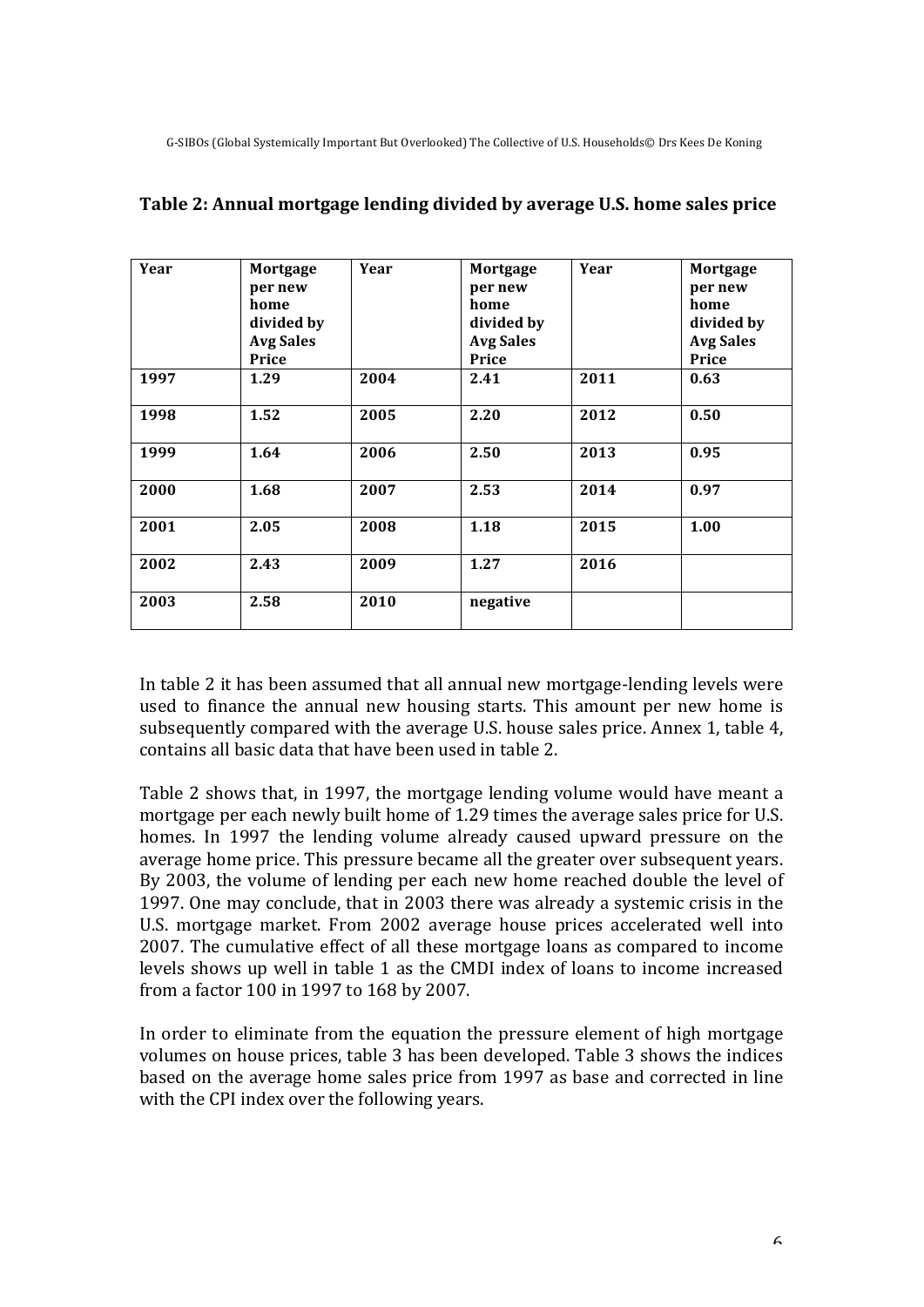| Year | Volume<br>index based<br>on CPI<br>adjusted<br><b>basis</b> | Year | <b>Volume</b><br>index based<br>on CPI<br>adjusted<br><b>basis</b> | Year | <b>Volume</b><br>index based<br>on CPI<br>adjusted<br><b>basis</b> |
|------|-------------------------------------------------------------|------|--------------------------------------------------------------------|------|--------------------------------------------------------------------|
| 1997 | 1.29                                                        | 2004 | 3.19                                                               | 2011 | 0.70                                                               |
| 1998 | 1.54                                                        | 2005 | 3.05                                                               | 2012 | 0.58                                                               |
| 1999 | 1.75                                                        | 2006 | 3.45                                                               | 2013 | 1.21                                                               |
| 2000 | 1.84                                                        | 2007 | 3.49                                                               | 2014 | 1.22                                                               |
| 2001 | 2.25                                                        | 2008 | 1.46                                                               | 2015 | 1.38                                                               |
| 2002 | 2.81                                                        | 2009 | 1.51                                                               | 2016 |                                                                    |
| 2003 | 3.15                                                        | 2010 | negative                                                           |      |                                                                    |

#### Table 3: Volume of mortgage lending allocated to new housing starts with average house prices adjusted from 1997 on CPI basis.

The systemic risks to households are clearly demonstrated by tables 1-3. Debt levels, incomes and house prices are interlinked. In 2003 the 3.15 volume index is far above the macro-economic affordability level. This level increased even further in 2006-2007.

Over the period 1997-2007, there was no macro-economic mortgage-lending ceiling in place. Managing such a ceiling cannot be done at the level of a household; all the micro decisions on granting mortgages did not add up to a sustainable macro-economic level. Just like in the case of the large conglomerate, each additional loan per time period weakens the quality of all outstanding loans.

#### **2. Managing systemic risks for U.S. households**

#### **2.1 System deficiencies**

#### **The collective banking system**

The U.S. banking system was and is incapable of maintaining a lending ceiling on the collective mortgage debt. Each obligor is seen as a separate entity and is therefore subject to an individual credit worthiness assessment. Competition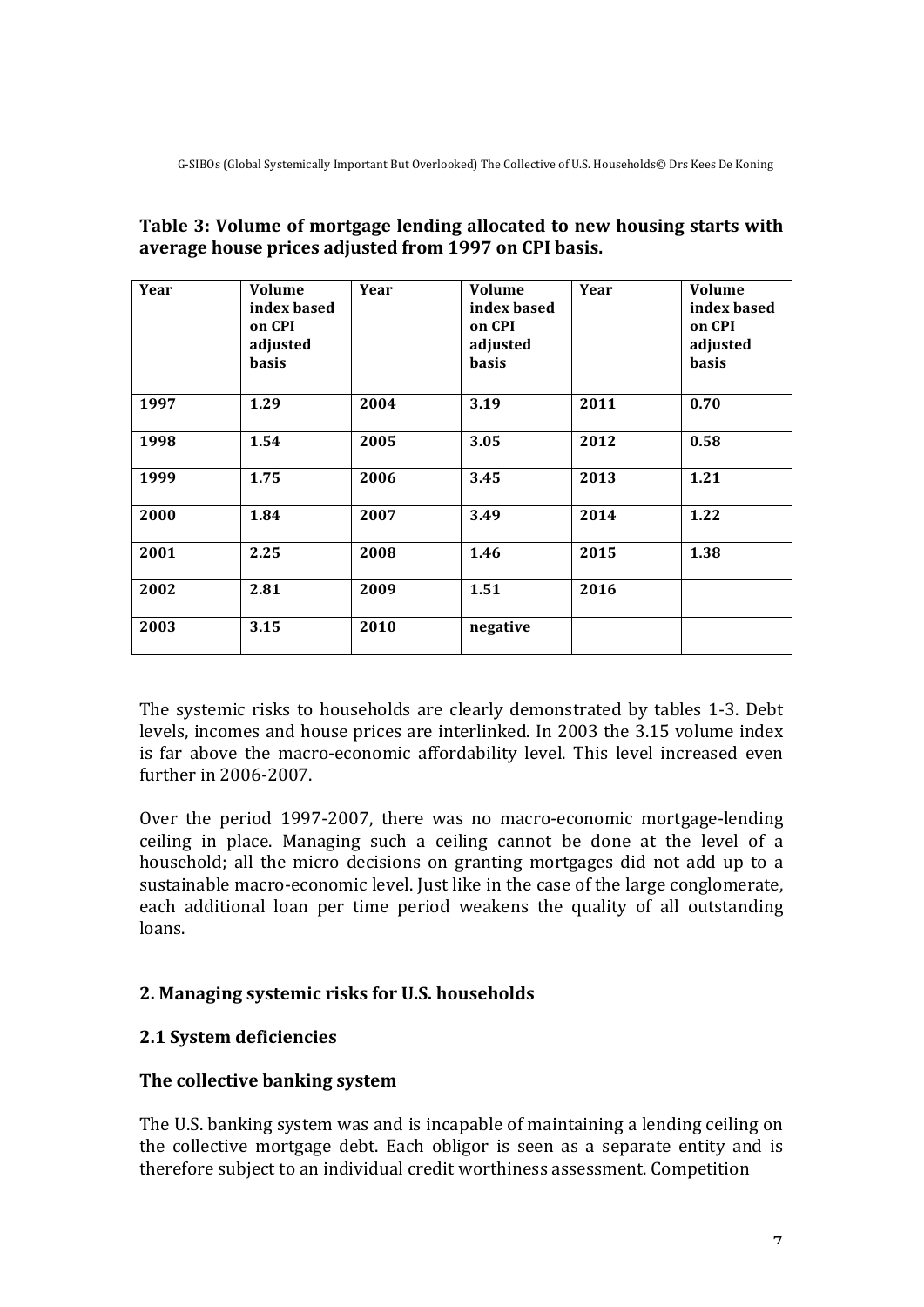between banks and the sale of such credit risks to mortgage bondholders induced banks to increase the collective mortgage lending exposure from 100% of nominal GDP in 1997 to 168% by 2007. The reliance on individual rather than on the collective obligor creditworthiness led to the systemic risks experienced not just by the mortgagors, but equally by all home owners. These systemic risks then multiplied into affecting unemployment, household' income, government debt and economic growth levels.

One cannot expect an individual bank, or an individual mortgagor to change their behavior in order to fall in line with a mortgage-lending ceiling. Other measures are needed. Such measures should have come from the Federal Reserve and the Department of the Treasury.

#### **The interest rate instrument**

The interest rate instrument is a short-term instrument to help correct a series of economic failings, such as reducing inflation levels when prices are regarded as increasing too rapidly. The instrument is also used to stimulate economic activity when unemployment levels are regarded as being too high. What an upward change in interest rate can also do, is to increase the costs of new mortgage borrowings. When variable interest rates are applied to a mortgage contract, such a change in interest rates affects all existing variable rate mortgages as well as new mortgage obligations.

What an interest adjustment cannot do is to change the existing volume of outstanding mortgage debt. In other words if a ceiling on mortgage lending was not applied in previous years, a change in interest rate, especially of the upward type, does not resolve the systemic risks created by previous lending excesses. If many mortgages are based on a variable interest rate, an increase in interest rates may actually harm obligors' ability to service the outstanding mortgage portfolio obligations. In conclusion the use of the interest rate instrument is of little use for correcting an existing mortgage lending volume, if in previous years a ceiling on lending was not applied.

#### **Quantitative easing**

Quantitative easing cannot help in lowering the level of outstanding mortgages when a ceiling on the level of such mortgages was not enforced. It can help in debtor substitution, in that the Federal Reserve buys up mortgage-backed securities, as it has done to the tune of \$1.7 trillion. These bonds are still on the books of the Fed at the time of writing this paper. However debtor substitution offers no help to households, who are forced into foreclosure proceedings as a consequence of the lack of macro-economic management of the mortgagelending levels.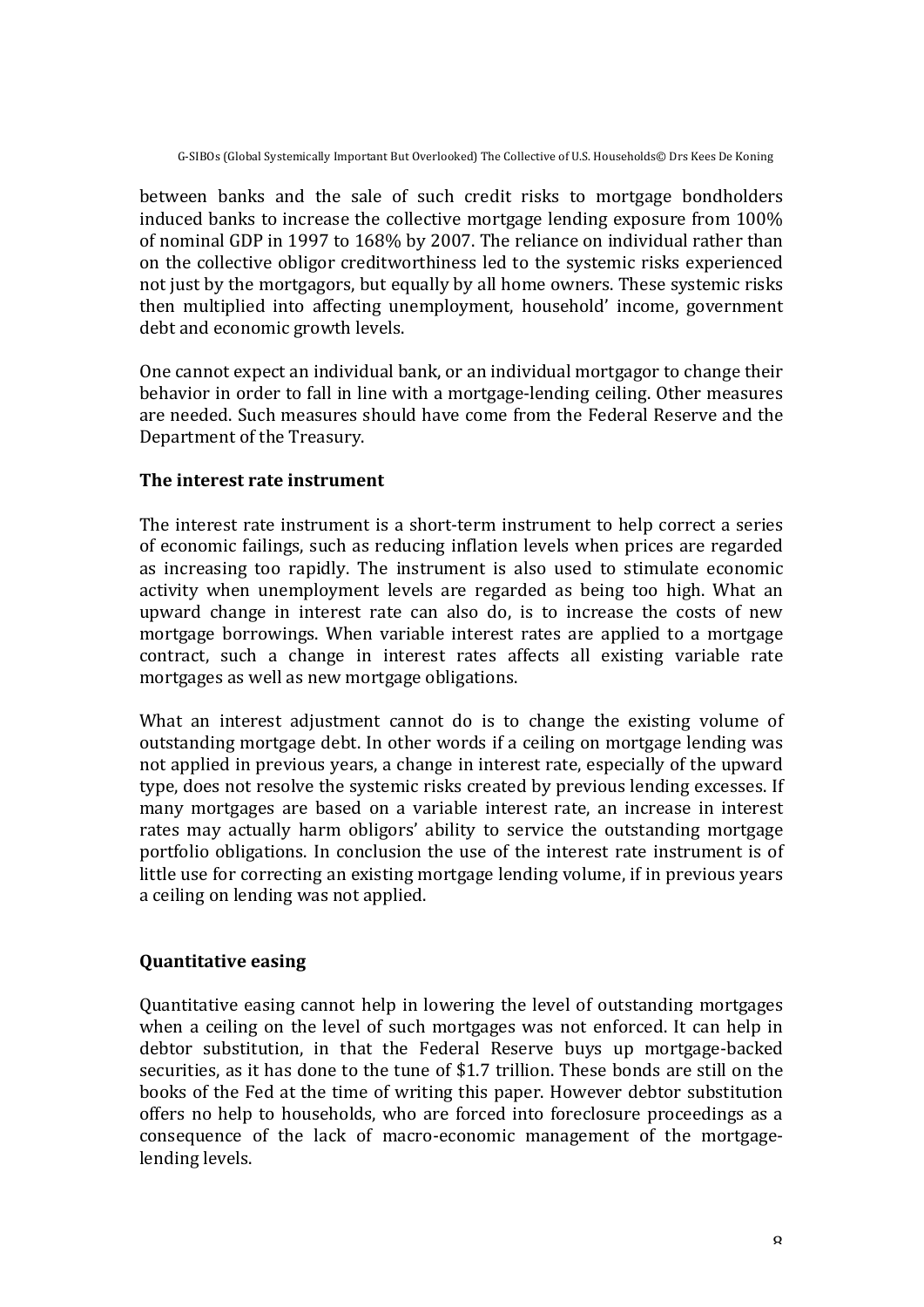#### **Collecting outstanding mortgage debt**

Systemic risks were also applicable when the U.S. banking system started its recovery process on outstanding mortgage debt. 23.250 million households were affected by foreclosure proceedings in the U.S. over the period 2005-2014. This was more than 45% of all homeowners who had a mortgage in 2007. Ultimately 6,145,000 homes were repossessed over the period 2006-2014. The latter number was equivalent to at least four years of new housing starts during the period of 1998-2006.

Over the period  $1997-2007$ , the U.S. banking system was unable to enforce a collective mortgage-lending ceiling over its mortgage-lending activities. Over the period 2008-2014 the excessive lending levels were counteracted by excessive recovery actions to reclaim the outstanding mortgages; these actions also caused house prices to drop far more than needed if a mortgage ceiling had been applied in previous vears.

All these actions are fully understandable from an individual bank's point of view as they strive for profits and are responsible to their shareholders for the actions taken. However on a collective basis these actions greatly increased the systemic risks to individual households in their consumer spending behavior, their employment chances, their future income growth chances and the costs associated with the doubling of U.S. government' debt levels between 2008 and 2015.

#### **2.2 Managing systemic risks for individual households**

The main aim of managing systemic risks for individual households is to ensure that a mortgage-lending ceiling is assessed and subsequently adhered to. The second aim is to take countervailing actions in case the ceiling levels have been broken.

It is no solution just to force banks to improve their loan loss shock absorption capacity if simultaneously no steps are taken to manage a mortgage-lending ceiling. Systemic risks on households can be avoided and in doing so, it will improve the banking sector's profitability over existing home mortgages. It will also have a positive spin off for economic growth levels and for improving levels of employment and income for individual households. The extensive use of low interest rates and quantitative easing would not have been needed.

In two previous papers: "The myth of economic growth in the United States" and the "A review of the global financial crisis and its effects on working class households- a tale of vulnerability and neglect", the impact of not managing a mortgage-lending ceiling has been extensively discussed. Also the costs in terms of lost economic growth, unemployment and household income growth, the doubling of U.S. government debt and the drop in homeownership rates were all set out.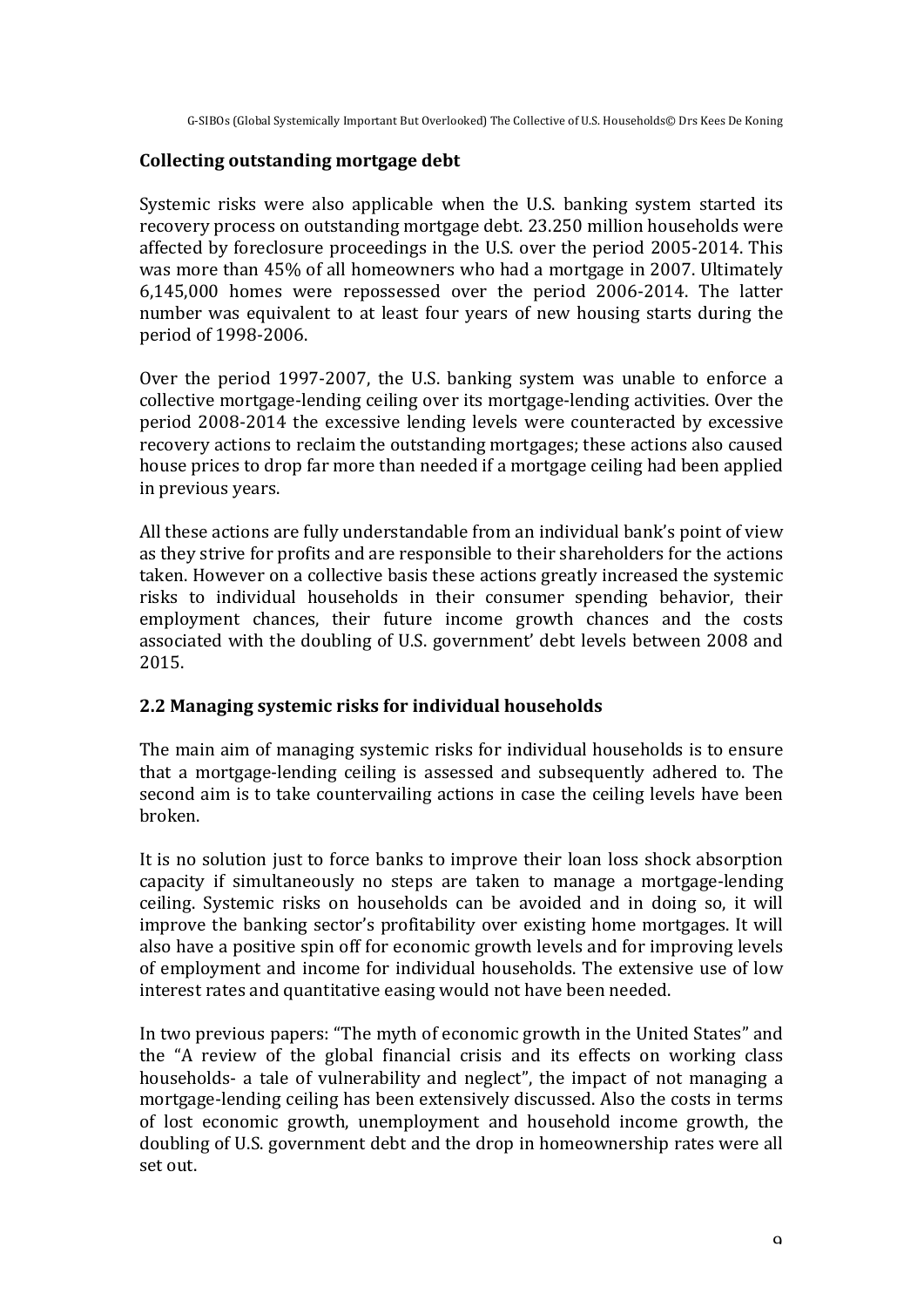Two main solutions were suggested. One was aimed at enforcing a mortgagelending ceiling system: "A traffic light system for the banking world", indicating whether the speed of lending was satisfactory (green light), was somewhat too fast (amber warning) or was excessive (red indication). Violating the traffic rules would incur penalties for banks and other lenders, especially when the indication was red.

The second solution was for the situation that a mortgage-lending ceiling had not been enforced. In such case the setting up of a National Mortgage Bank was recommended to help households overcome the liquidity squeeze that has made the past decade show such low economic growth rates. Such an NMB could act as a lender of last resort for individual households on basis of sharing part of the asset (the home) with the NMB for its cash-flow help. Such help should be differentiated for each income class that an individual household belongs to. Low-income earners should be helped most.

#### **2.3 Priorities for an economic recovery**

The subprime lending levels only really took off in 2004 as the next chart shows:



## **Chart 1 U.S. Subprime Lending 1997-2007**

Sources: U.S. Census Bureau; Harvard University-State of the Nation's Housing Report 2008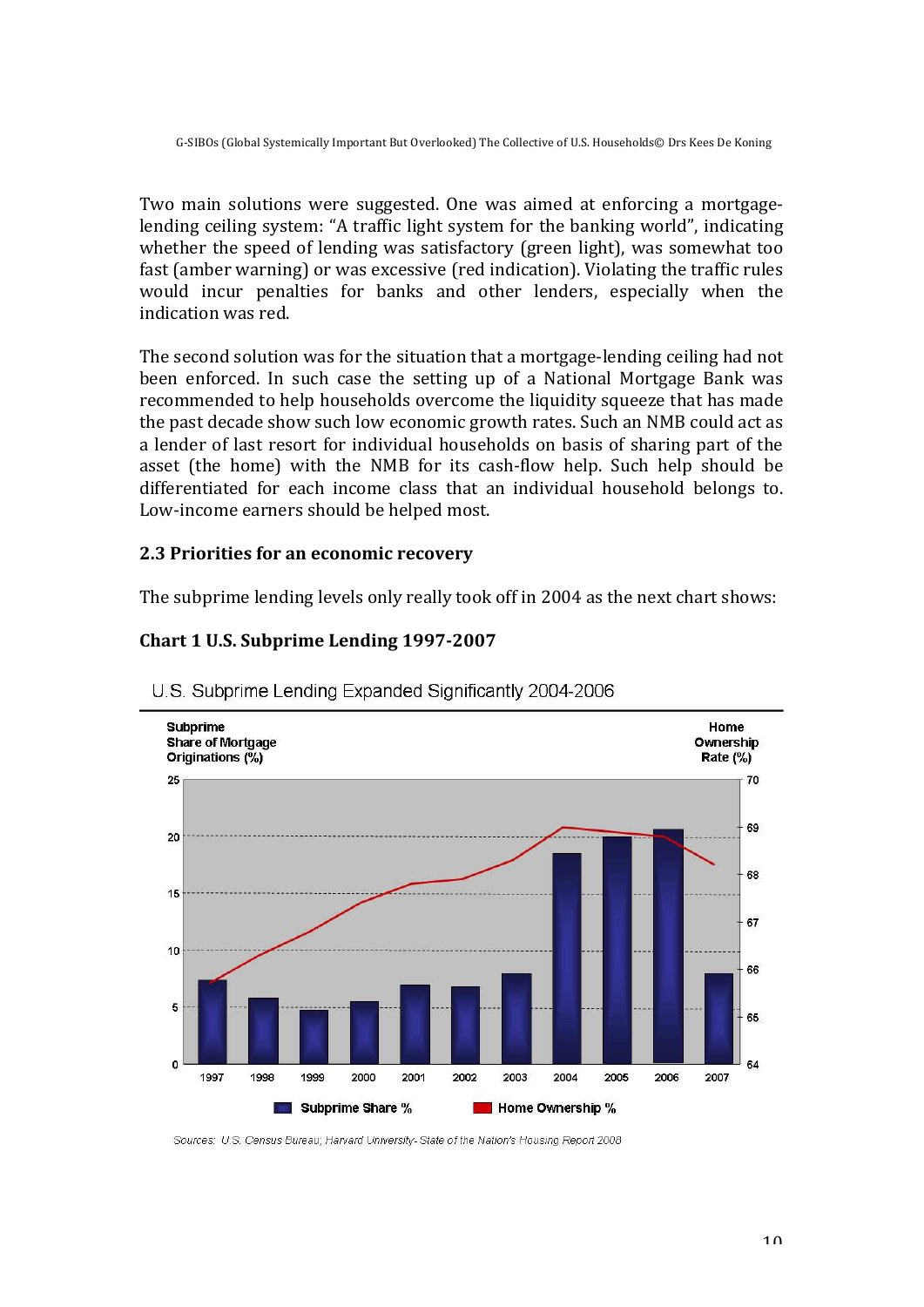Already from 2003, alarm bells should have started ringing as can be seen from Table 1. The systemic risks to households preceded the systemic risks to the banking sector by about four years. The systemic risks to households also preceded the great increase in subprime origination as Chart 1 shows. The substantially increased levels of such origination and the mixing of subprime with prime mortgages in the mortgage bond securitization process over the period 2004 to 2007, led to the mortgage bond crisis of 2007. It was in 2007, that BNP Paribas declared that three of its mortgage bond funds could no longer be traded as liquidity in the market had evaporated.

The reason that the recovery period took so long -from 2007-2008 to well into 2015- was that priority was given to rescuing the banking system and the mortgage bondholders rather than putting the collective of individual households first. If the latter had been done, the crisis would have been much less severe and the costs to U.S. households much less also. As it was, U.S. government debt has doubled over the period 2007-2016 by an amount of \$10.55 trillion. In 1997 total U.S. mortgage debt amounted to only \$3.7 trillion. The debt did rise to \$10.7 trillion by the end of the second quarter 2008.

In conclusion: the absence of a mortgage-lending ceiling led to U.S. government debt doubling, affecting all households. All households paid the price for ignoring the systemic risk to mortgagors, but the lower income households paid the highest price.

Managing systemic risks for individual households is not just an option, but a necessity if the aim of a society is for faster economic growth, higher home ownership rates and a better help for those who need to borrow in order to acquire a home.

Drs Kees De Koning Chorleywood U.K. 19th December 2016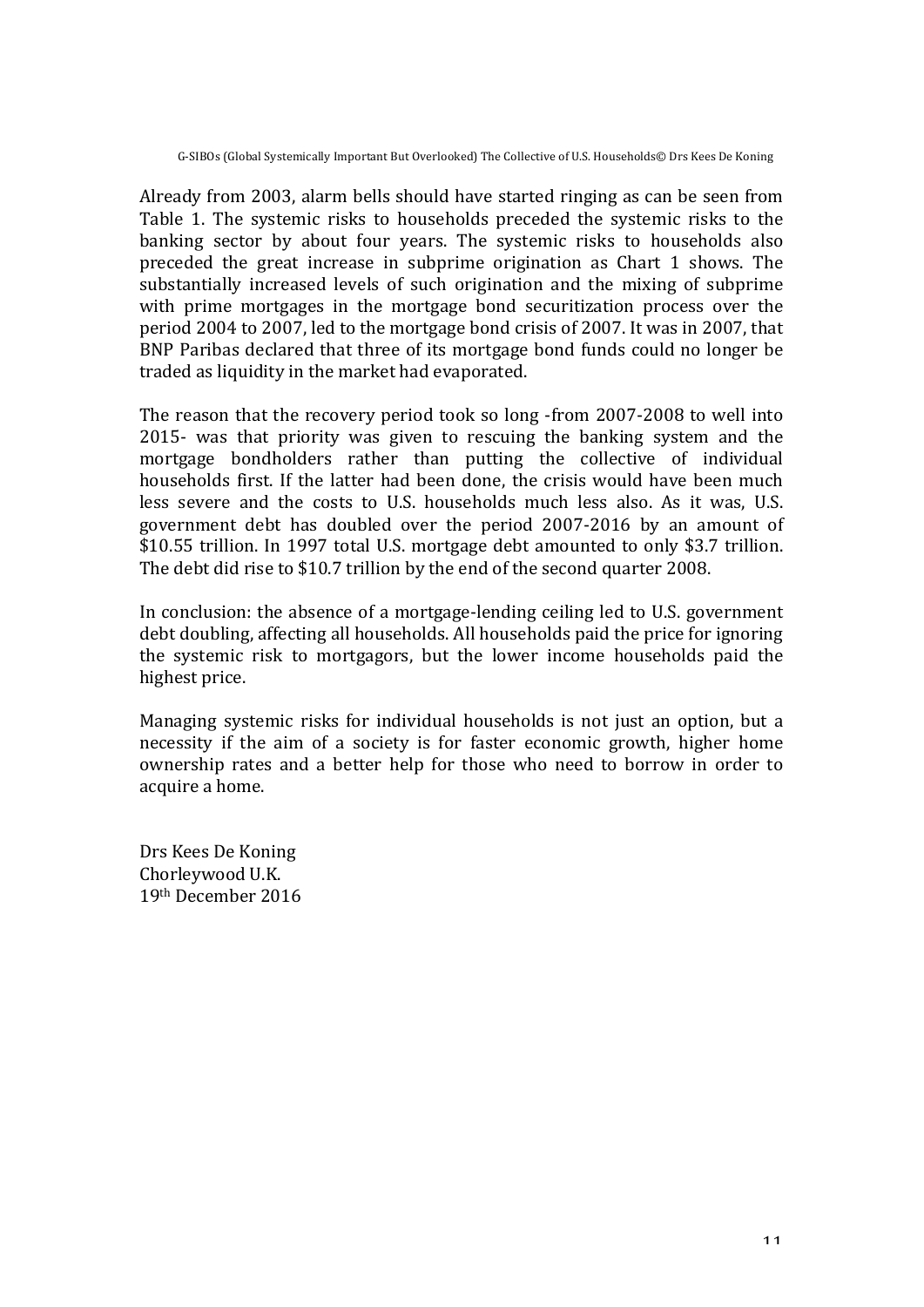#### **References**

- Definition of the concept of systemic risks: Wikipedia https://**en.wikipedia.org**/wiki/**Systemic\_risk**
- Kees De Koning: A review of the global financial crisis and its effects on U.S. working class households – a tale of vulnerability and neglect; http://econpapers.repec.org/RePEc:pra:mprapa:73502, 2 September 2006
- Kees De Koning: The myth of economic growth in the United States: 24<sup>th</sup>October2016; https://mpra.ub.unimuenchen.de/74904/1/MPRA\_paper\_74904.pdf

#### **Definitions and sources of data**

- **Mortgagor:** An individual household having a mortgage as an owneroccupier. This definition excludes the buy-to-let landlords, either as an individual or as a company or institution;
- Annual mortgage lending volume and total mortgage debt level: Federal Reserve St. Louis: Balance Sheet of Households and Nonprofit Organizations, B101 https://fred.stlouisfed.org/categories/32258
- **U.S. nominal GDP data**, U.S. Bureau of Economic Analysis https://www.thebalance.com/us-gdp-by-year-3305543
- **Average U.S. Home Sales Prices: U.S. Census Bureau** https://www.census.gov/construction/nrs/pdf/uspricemon.pdf
- Annual Housing starts: Federal Reserve of St Louis, https://fred.stlouisfed.org/series/HOUST
- **CPI inflation data,** U.S. Department of Labor, Department of Labor Statistics, https://fred.stlouisfed.org/series/HOUST